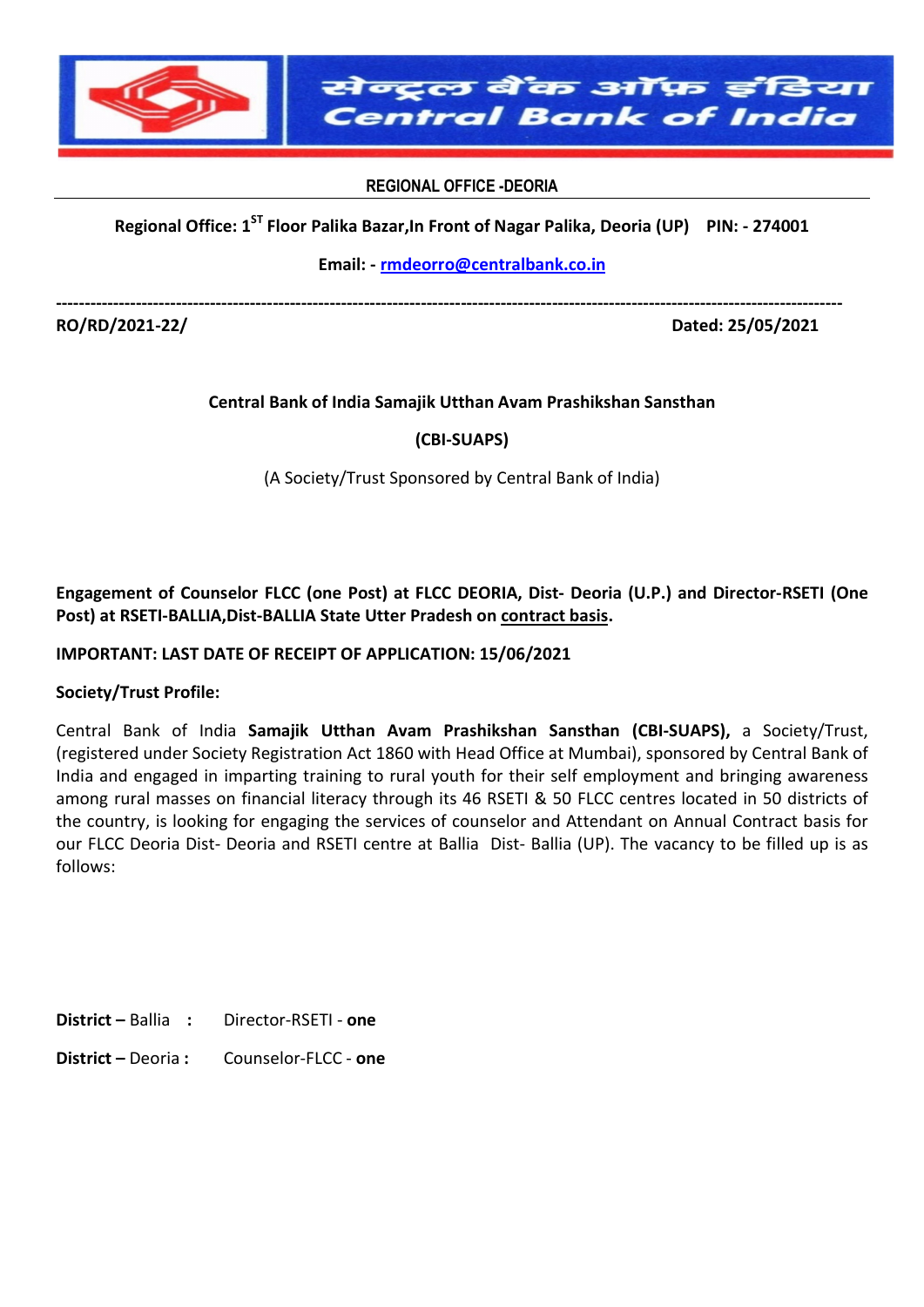The details are given below:

## 1. AGE, QUALIFICATION & EXPERIENCE

| Sr.<br>No. | Name of the<br><b>Post</b>                  | Age                                                    | Qualification                                                                                                                                                                                                                                                                                                                                                                                                                                                                                           | Experience / Other eligibility criteria.                                                                                                                                                                                                                                                                                                                                                                                                                                                                                                                                                                                                                                                                                                                   |
|------------|---------------------------------------------|--------------------------------------------------------|---------------------------------------------------------------------------------------------------------------------------------------------------------------------------------------------------------------------------------------------------------------------------------------------------------------------------------------------------------------------------------------------------------------------------------------------------------------------------------------------------------|------------------------------------------------------------------------------------------------------------------------------------------------------------------------------------------------------------------------------------------------------------------------------------------------------------------------------------------------------------------------------------------------------------------------------------------------------------------------------------------------------------------------------------------------------------------------------------------------------------------------------------------------------------------------------------------------------------------------------------------------------------|
| 1.         | Director-<br><b>RSETI</b><br>(at<br>Ballia) | than<br>Less<br>65<br>years<br>with<br>sound<br>Health | <b>Essential:</b><br>(i) Graduate/Post-graduate<br>degree from a UGC<br>recognized University<br>Desirable:**<br><b>Officer with Rural</b><br>Development Background<br>I.e. Agriculture Finance<br>Officer/ Rural Development<br>Officer/ Agriculture Officers<br>Converted to mainstream<br>of banking / Lead District<br><b>Managers and Faculty</b><br>leaders/ faculty Members<br>of Training Centers /<br><b>Colleges with Specialization</b><br>in Rural Development etc.<br>shall be preferred. | Essential:<br>1. Candidates should have retired on VRS or on<br>attaining superannuation with minimum 20<br>years of service of which at least 15 years in<br>Officers Cadre.<br>2. He should have worked as branch manager in<br>any scale in rural branch for at least 3 years OR<br>as AFO (Agriculture Finance Officer) in a rural<br>branch for a period of 3 years.<br>3. He should have unblemished record and<br>possess satisfactory service certificate from the<br>previous employer.<br>4. Should be well conversant with local<br>language<br>5. Should have retired from Scale III and Above<br>6. Should be resident of the same State,<br>preferably same or nearby<br>district <i>i.e.</i><br>Kushinagar/Ballia/Deoria/Gorakhpur/Azamgarh |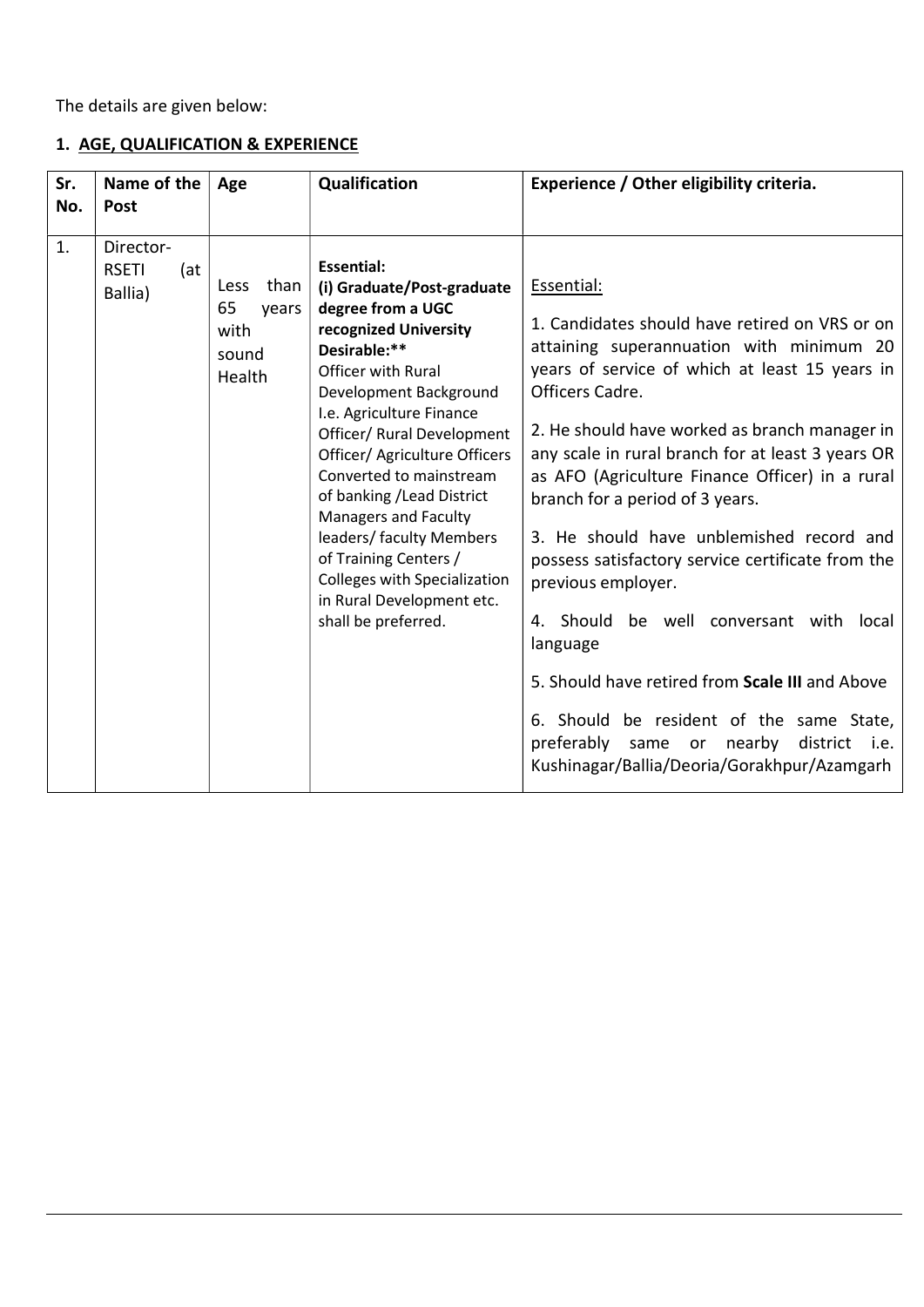## 2. AGE, QUALIFICATION & EXPERIENCE

| 1. | Counselor-         | than<br><b>Less</b> | <b>Essential:</b>                     | Essential:                                |  |  |  |  |  |  |
|----|--------------------|---------------------|---------------------------------------|-------------------------------------------|--|--|--|--|--|--|
|    | <b>FLCC</b><br>(at | 65<br>years         | (i) Graduate/Post-graduate degree     |                                           |  |  |  |  |  |  |
|    | Deoria)            | with                | from a UGC recognized University      | 1. Candidates should have retired on      |  |  |  |  |  |  |
|    |                    | sound               | Desirable:**                          | VRS or on attaining superannuation        |  |  |  |  |  |  |
|    |                    | Health              | Officer with Rural Development        | with minimum 20 years of service of       |  |  |  |  |  |  |
|    |                    |                     | Background I.e. Agriculture Finance   | which at least 15 years in Officers       |  |  |  |  |  |  |
|    |                    |                     | Officer/ Rural Development Officer/   | Cadre.                                    |  |  |  |  |  |  |
|    |                    |                     | Agriculture Officers Converted to     |                                           |  |  |  |  |  |  |
|    |                    |                     | mainstream of banking / Lead District | 2. He should have worked as branch        |  |  |  |  |  |  |
|    |                    |                     | Managers and Faculty leaders/ faculty | manager in any scale in rural branch for  |  |  |  |  |  |  |
|    |                    |                     | Members of Training Centers /         | at least 3 years OR as AFO (Agriculture   |  |  |  |  |  |  |
|    |                    |                     | Colleges with Specialization in Rural |                                           |  |  |  |  |  |  |
|    |                    |                     | Development etc. shall be preferred.  | Finance Officer) in a rural branch for a  |  |  |  |  |  |  |
|    |                    |                     |                                       | period of 3 years.                        |  |  |  |  |  |  |
|    |                    |                     |                                       | 3. He should have unblemished record      |  |  |  |  |  |  |
|    |                    |                     |                                       | satisfactory<br>and<br>possess<br>service |  |  |  |  |  |  |
|    |                    |                     |                                       | certificate from the previous employer.   |  |  |  |  |  |  |
|    |                    |                     |                                       |                                           |  |  |  |  |  |  |
|    |                    |                     |                                       | 4. Should be well conversant with local   |  |  |  |  |  |  |
|    |                    |                     |                                       | language                                  |  |  |  |  |  |  |
|    |                    |                     |                                       |                                           |  |  |  |  |  |  |
|    |                    |                     |                                       | 5. Should have retired from Scale II and  |  |  |  |  |  |  |
|    |                    |                     |                                       | Above                                     |  |  |  |  |  |  |
|    |                    |                     |                                       |                                           |  |  |  |  |  |  |
|    |                    |                     |                                       | 6. Should be resident of the same State,  |  |  |  |  |  |  |
|    |                    |                     |                                       | preferably same or nearby district i.e.   |  |  |  |  |  |  |
|    |                    |                     |                                       | Kushinagar/Ballia/Deoria/Gorakhpur/       |  |  |  |  |  |  |
|    |                    |                     |                                       | Azamgarh                                  |  |  |  |  |  |  |
|    |                    |                     |                                       |                                           |  |  |  |  |  |  |

\*\* A Self attested copy of service certificate from the previous employer/experience of working as Faculty, Rural Development be submitted along-with the application. Original be produced at the time of interview.

## 2. CONTRACT PERIOD:

## For Counselor FLCC

The candidate shall be appointed on contract basis for a period of one year. Renewal may be possible at Bank's sole discretion in terms of extant policies and rules.

Following conditions to be incorporated while issuing the Renewal of contract letter to the member concerned

- (a) To submit performance Appraisal to Regional Manager concerned one month in advance of expiry of contract
- (b) Subject to performance under other various parameters as per Bank's Performance Appraisal, the renewal of contract which will be sole prerogative of Bank's shall be considered keeping in view of the performance.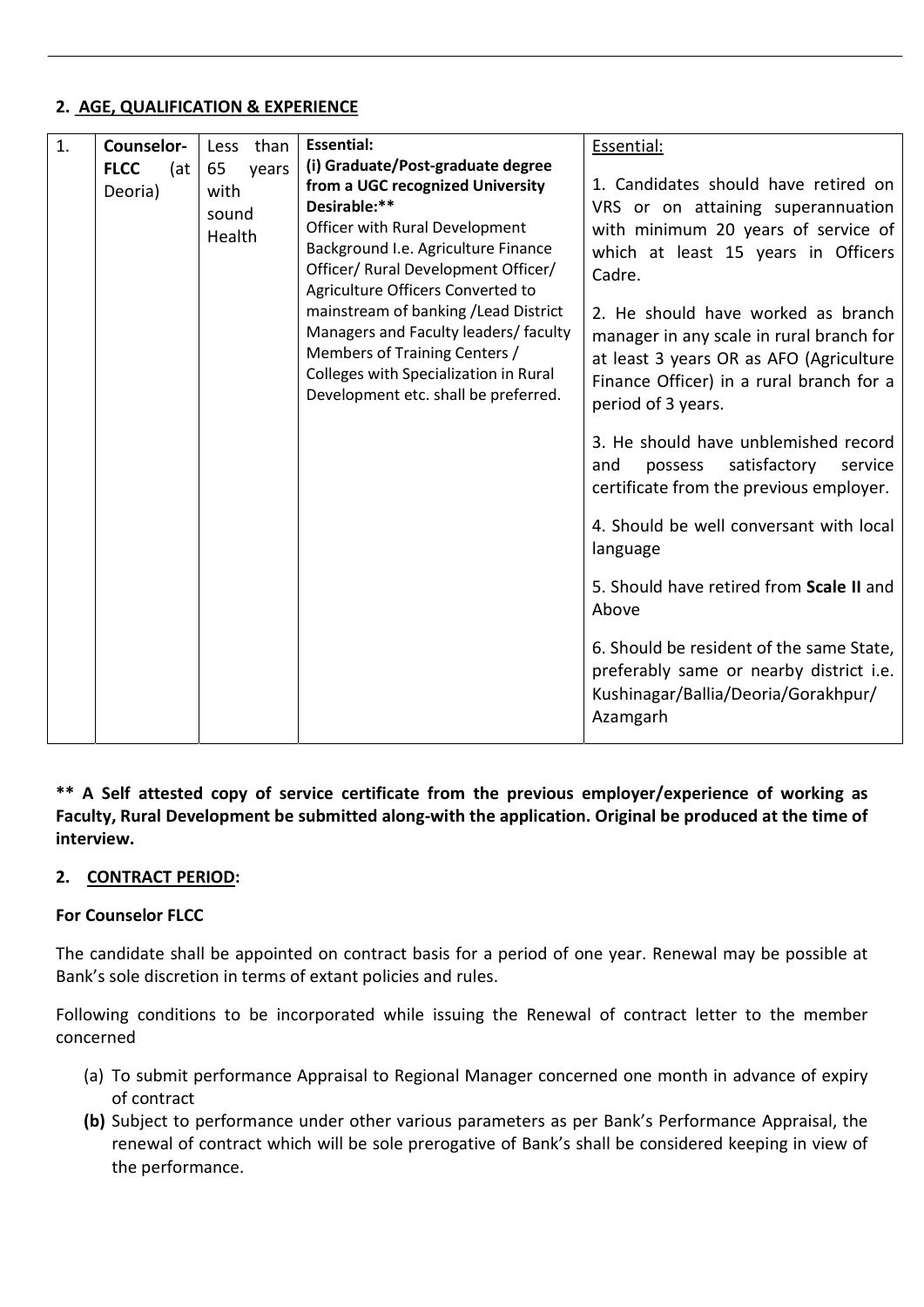#### For Director-RSETI

The candidate shall be appointed on contract basis for a period of one year. Renewal may be possible at Bank's sole discretion in terms of extant policies and rules.

Following conditions to be incorporated while issuing the Renewal of contract letter to the member concerned

- (a) To submit performance Appraisal to Regional Manager concerned one month in advance of expiry of contract
- (b) Subject to performance under other various parameters as per Bank's Performance Appraisal, the renewal of contract which will be sole prerogative of Bank's shall be considered keeping in view of the performance

No person employed elsewhere will be allowed to work on instant advertised post after being selected for the contractual engagement.

### 3. CONTRACT AMOUNT AND OTHER TRAVELLING EXPENSES:

### For FLCC Counselor:

The contract amount shall be paid an amount equivalent to last pay & allowances drawn less the initial amount of pension fixed before commutation plus relief etc. payable thereon or Rs.15000/- p.m. whichever is lower. Further a lump sum amount of Rs.500/- p.m. shall be paid towards Mobile, conveyance etc. However, the condition of "last Pay & Allowances drawn by the Officer less the initial amount of pension fixed before commutation plus relief etc." will be applicable only to the pension co-opted retired Bank official of a Nationalized Bank and in case of Non Pensioner, the candidate will be eligible only for Rs.15000/- p.m. together with lump sum amount of Rs.500/- towards Mobile, Conveyance etc. Please note that no other benefits or charges shall accrue or be payable.

Reimbursement of TA/DA for traveling as per requirement of Post shall be made as per revised rate of Rs.300/-per day and travelling expenses to be paid on actual basis.

## No Diem allowances / Reimbursement shall be payable where vehicle is provided.

## For Director-RSETI:

The contract amount shall be paid an amount equivalent to last pay & allowances drawn less the initial amount of pension fixed before commutation plus relief etc. payable thereon or Rs.25000/- p.m. whichever is lower. Further a lump sum amount of Rs.5000/- p.m. shall be paid towards Mobile, conveyance etc. However, the condition of "last Pay & Allowances drawn by the Officer less the initial amount of pension fixed before commutation plus relief etc." will be applicable only to the pension coopted retired Bank official of a Nationalized Bank and in case of Non Pensioner, the candidate will be eligible only for Rs.25000/- p.m. together with lump sum amount of Rs.5000/- towards Mobile, Conveyance etc. Please note that no other benefits or charges shall accrue or be payable.

Reimbursement of TA/DA for traveling as per requirement of Post shall be made as per revised rate of Rs.300/-per day and travelling expenses to be paid on actual expenses.

#### No other allowances/reimbursement of expenses will be admissible.

# 4. LEAVE:

The candidates shall be entitled for 15 days leave per year with maximum of 02 days per month.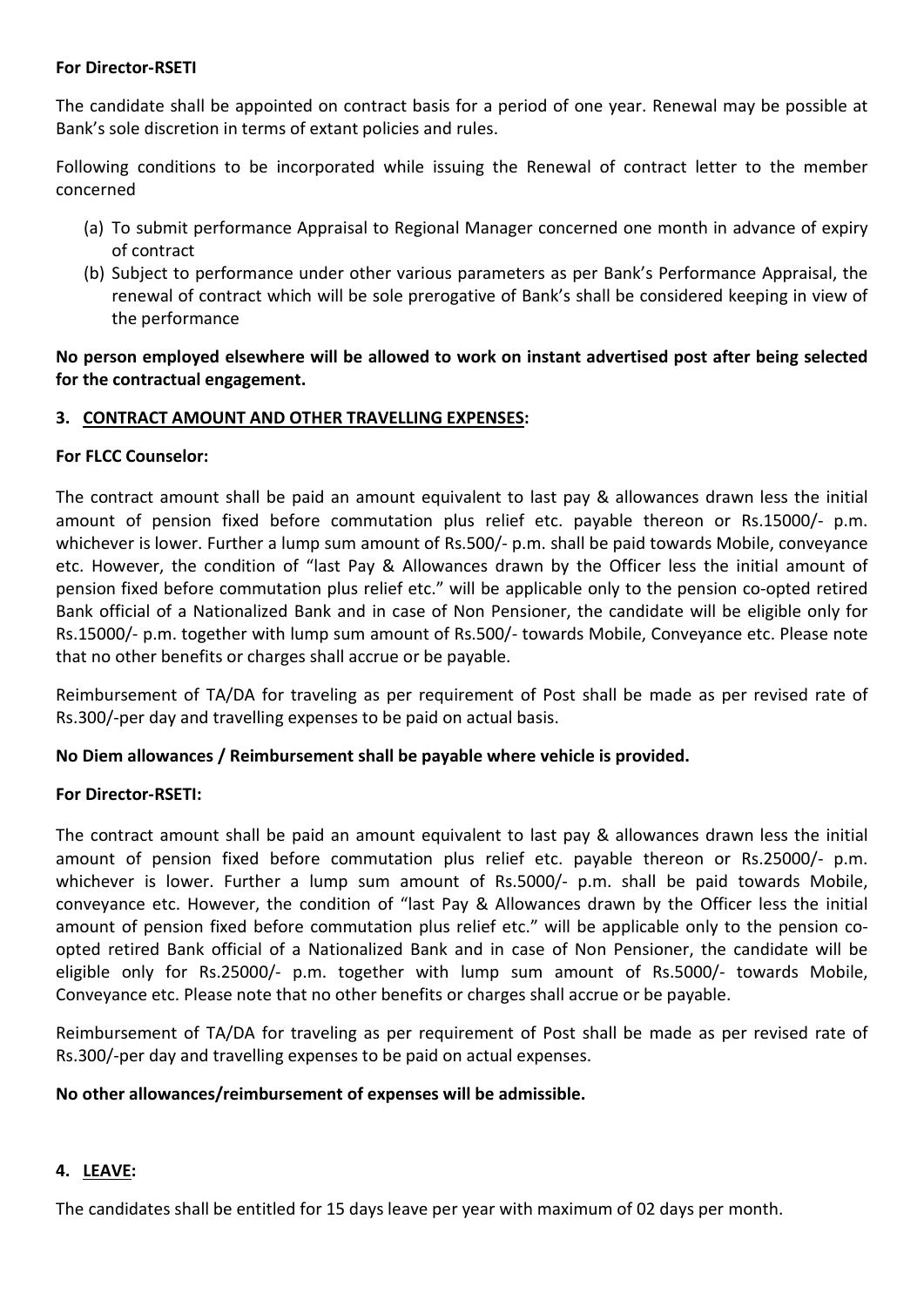#### 5. JOB PROFILE:

#### For Counselor FLCC:

These Officers shall be working as Counselor FLCs and have to oversee the overall functioning of FLC.

#### For Director-RSETI:

These Officers shall be working as Director R-SETI and have to oversee the overall functioning of R-SETI.

#### 6. SELECTION PROCEDURE:

The eligible candidates will be called for personal interview and the decision of the Society/Trust in this regard shall be final.

#### 7. SUBMISSION OF APPLICATION:

Eligible candidates have to submit their applications in the given format. Last date for receipt of application is 15/06/2021. No applications shall be entertained beyond the stipulated date. Incomplete applications will be rejected.

Applicants should write on envelop "Application for the post of Counselor FLCC DEORIA / Application for the post of DIRECTOR at RSETI center – Ballia on contract for the year 2021-22" and send to "REGIONAL MANAGER, CENTRAL BANK OF INDIA, REGIONAL OFFICE,1<sup>St</sup> FLOOR, In front of Nagar Palika, Deoria U.P. PIN-274001

### 8. APPLICATION FEE: NIL

There is no application fee prescribed.

#### 9. GENERAL INSTRUCTIONS:

- (a) While applying for the post, the applicant should ensure that he/she fulfills the eligibility criteria and other norms mentioned above and that the particulars furnished are correct in all respects. In case it is detected at any stage of recruitment that a candidate does not fulfill the eligibility norms and / or that he/ she has furnished any incorrect / false information or has suppressed any material fact (s), his / her candidature will automatically stand cancelled. If any of the above shortcoming(s) is / are detected even after engagement, his / her contractual engagement is liable to be terminated without any notice.
- (b) In case of suitable and deserving cases, any of the requirements and conditions of eligibility mentioned above, may be relaxed at the discretion of the Management of Society/Trust. The Management of Society/Trust reserves the right to fill or not to fill the above advertised position without assigning any reason thereof.
- (c) Mere admission of application against the advertisement and apparently fulfilling the criteria as prescribed in the advertisement would not be stow on him / her right to be called for interview.

\*\*\*\*\*\*\*\*\*

( S.K.Upadhyay) REGIONAL MANAGER **DEORIA** Date-25.05.2021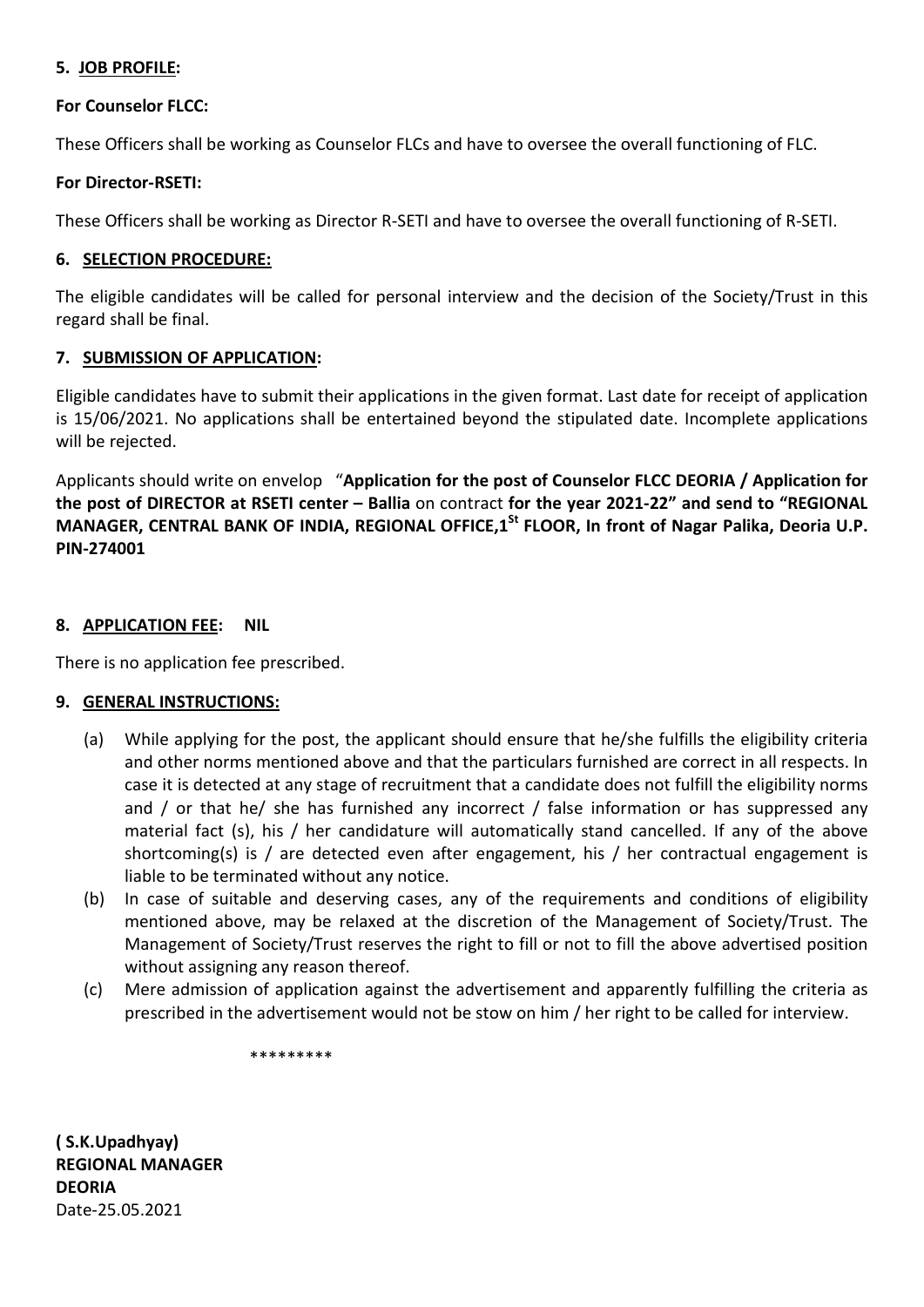## APPLICATION FOR THE POST OF FLCC COUNSELOR/DIRECTOR RSETI/OFFICE ASSISTANT/ATTENDANT OF RSETI ON CONTRACTUAL BASIS

To

Regional Manager

Regional Office

Central Bank of India,

First floor, Palika Bazar

In Front of Nagar Palika,Deoria, U.P.

Pin Code- 274001

With reference to your advertisement on Bank's Website dated \_\_\_\_\_\_\_\_\_\_\_\_\_\_\_\_\_\_\_ I, submit my application for the post of Counselor FLCC/Director-RSETI (whichever is applicable) in prescribed format as under:

| 1. | <b>NAME</b> (in full)                |                      |  |
|----|--------------------------------------|----------------------|--|
| 2. | <b>ADDRESS FOR CORRESPONDENCE</b>    | $\ddot{\phantom{a}}$ |  |
| 3. | If person with Disability:           |                      |  |
|    | <b>Type of disability</b>            | $\bullet$            |  |
|    | <b>Percentage of disability</b>      |                      |  |
| 4. | Date of Birth (as per School leaving | $\ddot{\cdot}$       |  |
|    | Certificate)                         |                      |  |
|    | Age in completed years as on ____    | $\bullet$            |  |
| 5. | <b>Contact Details:</b>              |                      |  |
|    | <b>Mobile No.</b>                    | $\ddot{\cdot}$       |  |
|    | Landline No.                         | $\bullet$            |  |
|    | e-mail ID                            | $\dddot{\cdot}$      |  |

Paste Passport size photograph

Please sign across the photographs of the photographs of the photographs of the photographs of the photographs of the photographs of the photographs of the photographs of the photographs of the photographs of the photographs of the photograp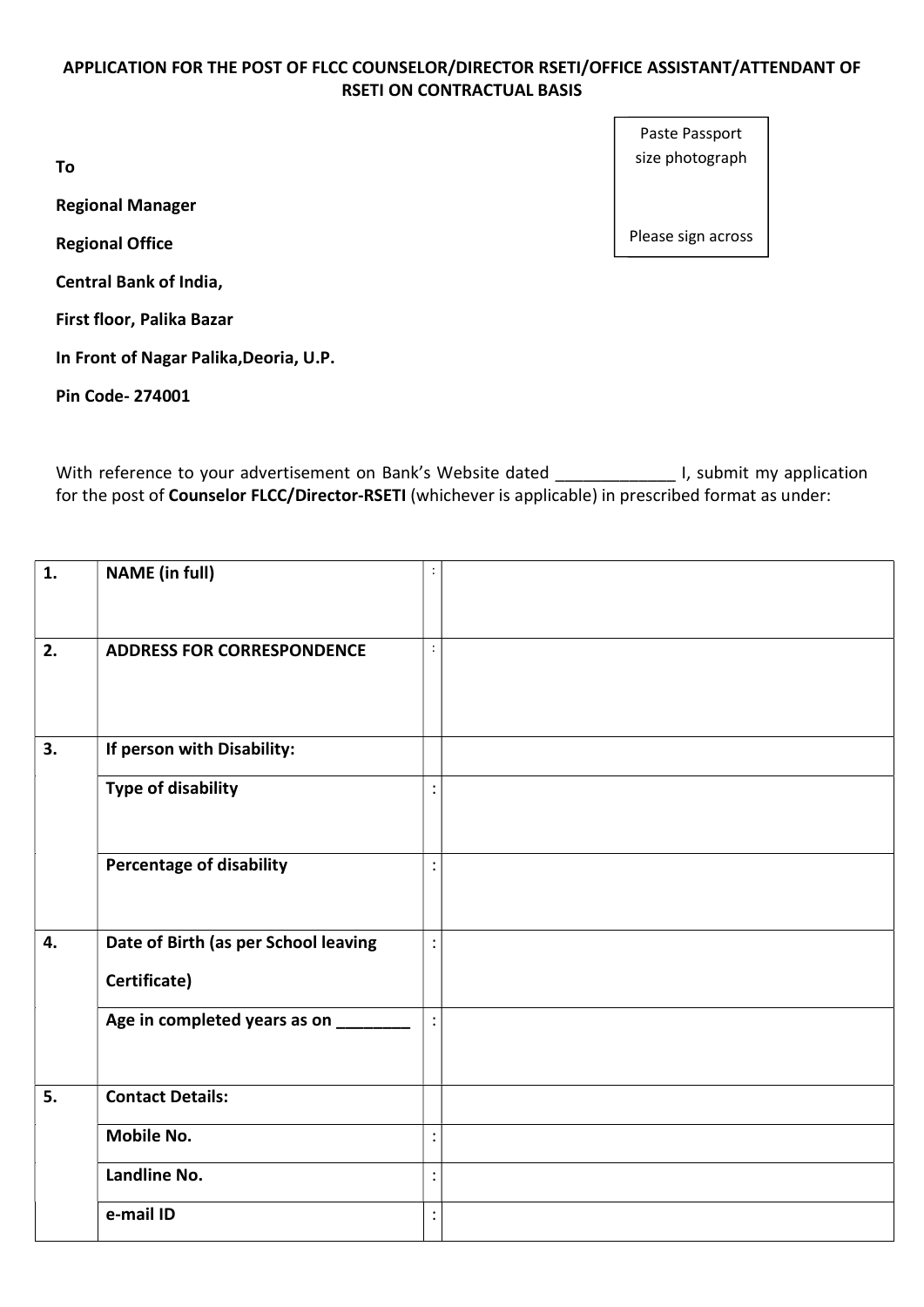| 6.  | <b>GENDER</b>                    | ٠<br>٠ |  |
|-----|----------------------------------|--------|--|
|     |                                  |        |  |
|     |                                  |        |  |
| 7.  | <b>NATIONALITY</b>               |        |  |
|     |                                  |        |  |
|     |                                  |        |  |
| 8.  | <b>RELIGION</b>                  |        |  |
|     |                                  |        |  |
|     |                                  |        |  |
| 9.  | <b>MARITAL STATUS</b>            |        |  |
|     |                                  |        |  |
|     |                                  |        |  |
| 10. | <b>FATHER's / HUSBAND's NAME</b> | ٠      |  |
|     |                                  |        |  |
|     |                                  |        |  |
| 11. | <b>PERMANENT ADDRESS:</b>        |        |  |
|     |                                  |        |  |
|     |                                  |        |  |

# 12. EDUCATIONAL QUALIFICATION:

| Qualification    | <b>Details (SSC/HSC</b><br>$(10+2)/B.A/B.$<br>Sc. / M.A /<br>М.<br>Sc. Etc.) | Board /<br><b>University</b> | Full Time /<br>Part-Time | Year of<br><b>Passing</b> | Subject | Marks (Rank if any) |
|------------------|------------------------------------------------------------------------------|------------------------------|--------------------------|---------------------------|---------|---------------------|
| SSC/HSC (10+2)   |                                                                              |                              |                          |                           |         |                     |
| Graduation       |                                                                              |                              |                          |                           |         |                     |
| Post-Graduation  |                                                                              |                              |                          |                           |         |                     |
| Professional     |                                                                              |                              |                          |                           |         |                     |
| Qualification    |                                                                              |                              |                          |                           |         |                     |
| Others ---       |                                                                              |                              |                          |                           |         |                     |
| Computer         |                                                                              |                              |                          |                           |         |                     |
| (Diploma/Degree/ |                                                                              |                              |                          |                           |         |                     |
| Certificate)     |                                                                              |                              |                          |                           |         |                     |

Note: Please attach copy of certificate duly attested by self or any Gazetted officer.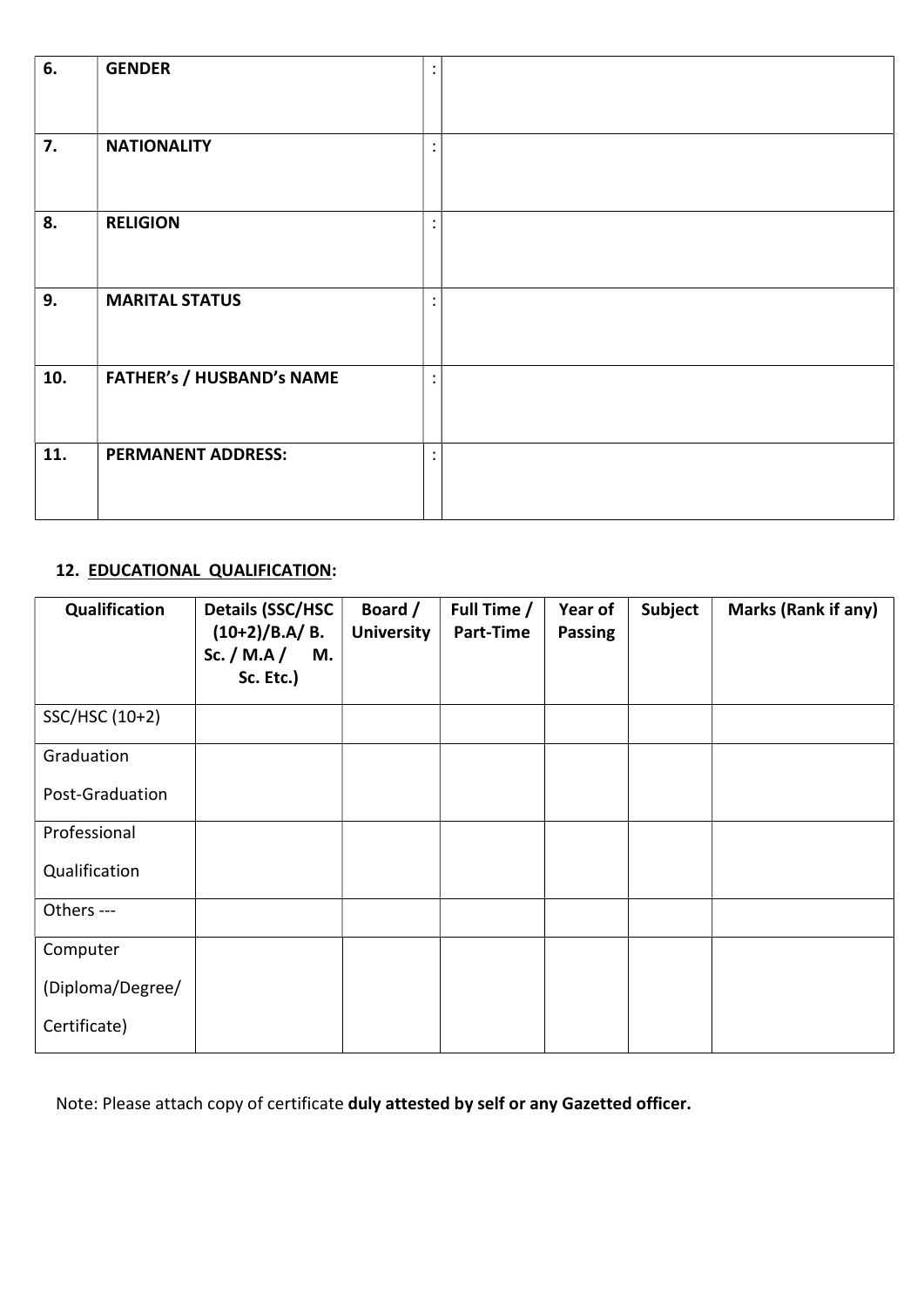#### 13. For FLCC Counselor /Director RSETI only:

# A. RELATIVE EXPERIENCE (if any)--<br>
Total (in years) \_\_\_\_\_\_\_\_\_\_\_\_\_\_\_\_\_\_.

| Sr. No. | Institution | Designation | Duration   | Responsibilities | Achievements |
|---------|-------------|-------------|------------|------------------|--------------|
|         |             |             | From<br>To |                  |              |
|         |             |             |            |                  |              |
|         |             |             |            |                  |              |
|         |             |             |            |                  |              |
|         |             |             |            |                  |              |

### B – For retired Officials:

| Retired on VRS / Superannuation                                                                         | ٠<br>$\cdot$                      |        |
|---------------------------------------------------------------------------------------------------------|-----------------------------------|--------|
|                                                                                                         |                                   |        |
| Name of the Organization from which retired                                                             |                                   |        |
| Date of Retirement                                                                                      | $\cdot$                           |        |
| <b>Total years of Service</b>                                                                           | $\bullet$<br>٠                    | Years. |
| Out of which as an Officer in organization/rural<br>development institution/faculty in training centre. | $\bullet$<br>$\cdot$              | Years. |
| No. of years worked as Rural Branch<br>Managers/Field Officer in case of Bank's services.               | $\bullet$<br>$\ddot{\phantom{0}}$ | Years. |
| Date of issue of Service Certificate of previous<br>Employer                                            |                                   |        |

Note: Attach self-attested copy of service certificate of previous employer/experience of Office Assistant, Rural Development from organization/institutions concerned.

| 14. | <b>Details of Present Employment</b> |                       |                        |  |
|-----|--------------------------------------|-----------------------|------------------------|--|
|     | (a)                                  | Organization          | $\bullet$<br>$\bullet$ |  |
|     | (b)                                  | <b>Full Address</b>   | $\ddot{\phantom{a}}$   |  |
|     |                                      |                       |                        |  |
|     | (c)                                  | Position              | $\bullet$<br>$\bullet$ |  |
|     | (d)                                  | Reporting to          | $\bullet$<br>$\bullet$ |  |
|     | (e)                                  | Salary / Compensation | $\bullet$<br>$\bullet$ |  |
|     |                                      | Presently drawn       |                        |  |

Note: Attach self-attested letter/certificate of employer/institution/organization.